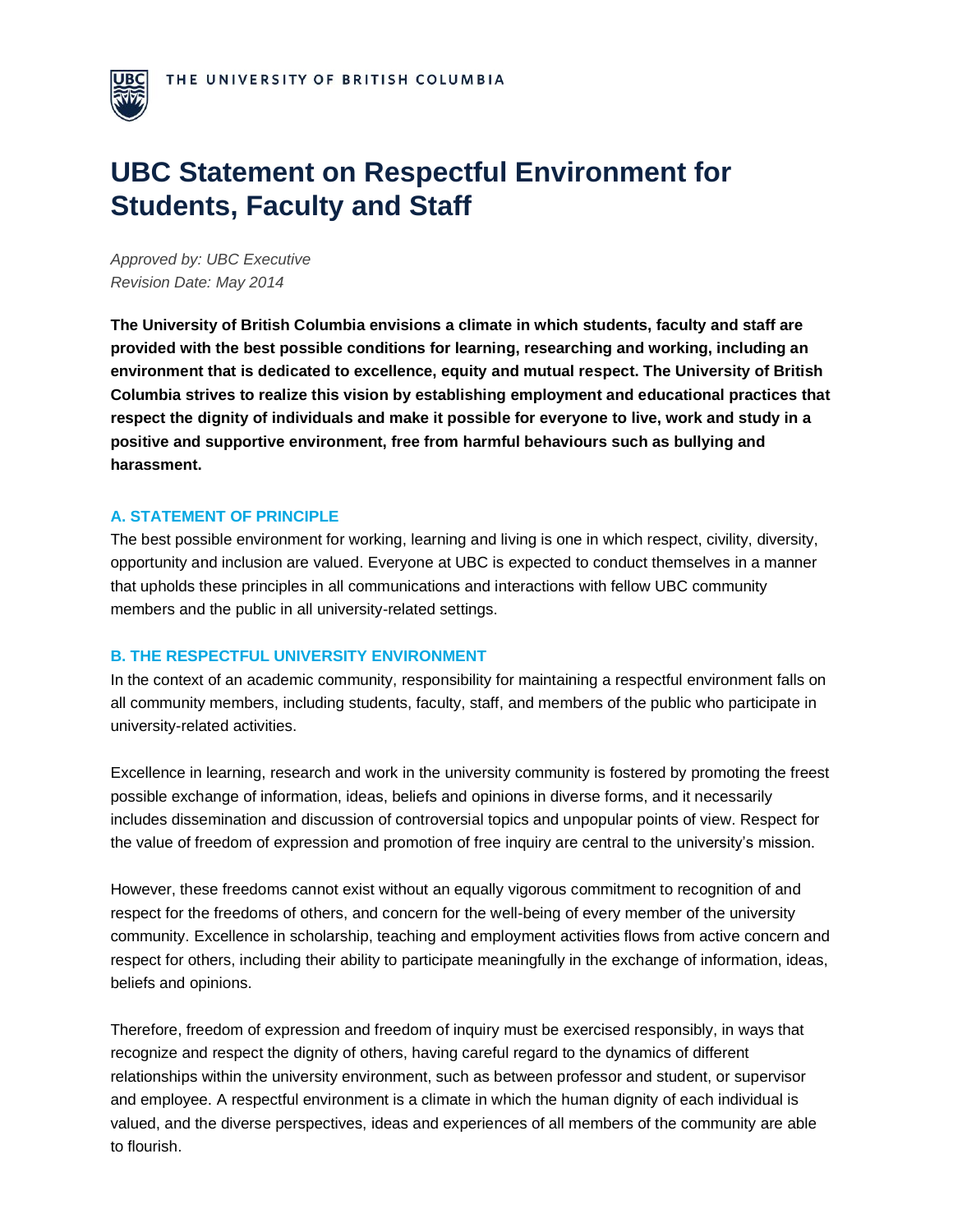

# **C. ACTIVITIES HARMFUL TO A RESPECTFUL ENVIRONMENT**

Activities harmful to a respectful environment include behaviours ranging from expressions of disrespect such as rudeness and gossip, to bullying or harassment. Disrespectful behaviour, including bullying or harassment, is harmful to a respectful environment and therefore has no place at UBC. It is not only a direct attack on the dignity and worth of the individual or group at whom it is directed, it undermines the freedoms of the whole community. For these reasons, disrespectful behaviour, including bullying or harassment, is not acceptable and will not be tolerated at UBC.

Bullying or harassment is objectionable and unwanted behaviour that is verbally or physically abusive, vexatious or hostile, that is without reasonable justification, and that creates a hostile or intimidating environment for working, learning or living. Harassment may be intentional or unintentional. While bullying or harassment usually consists of repeated acts, a single serious incident that has a lasting harmful effect may also constitute bullying or harassment.

Bullying or harassing behaviour includes cumulative demeaning or intimidating comments, gestures or conduct; verbal aggression or yelling; threats to a person's employment or educational status, person or property; persistent comments or conduct, including ostracism or exclusion of a person, that undermines an individual's self-esteem so as to compromise their ability to achieve work or study goals; abuse of power, authority or position; sabotage of a person's work; humiliating initiation practices; hazing; calling someone derogatory names; spreading of malicious rumours or lies; or making malicious or vexatious complaints about a person.

Bullying or harassment does not include the exercise of appropriate managerial or supervisory direction, including performance management and the imposition of discipline; constructive criticism; respectful expression of differences of opinions; reasonable changes to assignments or duties; correction of inappropriate student behaviour; instructional techniques such as irony, conjecture, and refutation, or assigning readings or other instructional materials that advocate controversial positions; and single incidents of thoughtless, petty or foolish words or acts that cause fleeting harm.

A determination that disrespectful behaviour, including bullying or harassment, has occurred is based not only on what the alleged perpetrator and target of the disrespectful behaviour actually experienced, knew, or understood about each other and the situation, but on what a reasonable person in each of their circumstances would have experienced, known or understood, taking into account the full context of the situation.

#### **D. ADDRESSING RESPECTFUL ENVIRONMENT CONCERNS**

Primary responsibility for addressing respectful environment concerns, including concerns about bullying or harassment lies with all members of the UBC community who exercise supervisory or leadership roles. These individuals are well-placed to set examples for others by their own conduct, to communicate to those under their direction UBC's commitment to a respectful university environment, and to take appropriate action to preserve or restore a respectful environment if problems arise. They are expected to take steps to maintain an environment free from disrespectful behaviour, and to prevent such behaviour, where possible.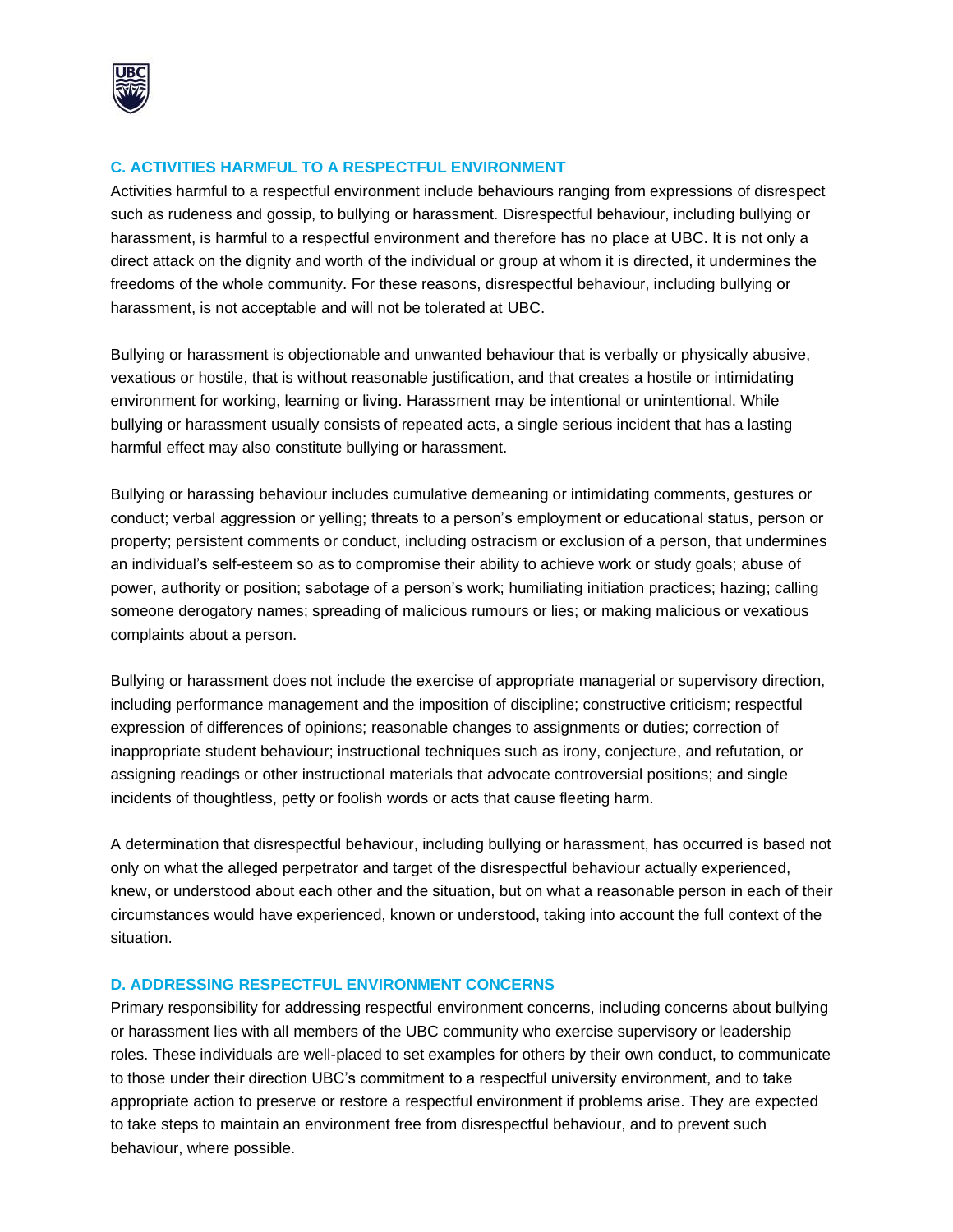

## **Reporting of Concerns / Incidents / Complaints**

Specifically, when faculty, staff or student employees have concerns about disrespectful behaviour they have experienced or witnessed, they should contact their direct supervisor or Administrative Head of Unit.

Students who have concerns outside of any employment relationship with UBC should contact their professor, Department Head or Dean's Office, if their concern relates to a course or academic matter. If the concern relates to a UBC service unit or a residence, students should contact the Unit Head of the particular service or the Vice-President, Students Office at UBC Vancouver, or the Unit Head or the Associate Vice-President, Students at UBC Okanagan.

Where the issue is not resolved or there is concern about conflict of interest, including where a faculty or staff member feels bullied or harassed by their direct supervisor, faculty and staff should contact their employee association, union, or Human Resources. In such circumstances, students should contact the UBC Ombudsperson or the Associate Vice-President, Students.

### **Investigation of Concerns/Incidents/Complaints**

Administrative Heads of Units, whether responding to a concern raised to them or taking action because they have otherwise become aware that a person may be engaging in disrespectful behaviour in their unit, are expected to act promptly to determine if behaviour contrary to the Respectful Environment Statement including incidents of bullying or harassment has occurred or is ongoing, and if so, to address the behaviour and its damaging effects. Support and advice is available from Human Resources.

# **Responsibility for Awareness and Education**

It is the responsibility of each Vice President, in cooperation with Human Resources, to ensure that those in supervisory or leadership roles in their portfolio have access to the proper training necessary to understand rights and responsibilities in a respectful working, learning and living environment, including their own responsibility to recognize, investigate, respond to, and manage complaints of harassment and to educate those they supervise or lead regarding those rights and responsibilities.

Education, increased awareness and prompt action are vital to create and maintain respectful working, learning and living environments at UBC. The university must provide training, support and resources to raise awareness about the principles of a respectful working, learning and living environment and to address concerns in a positive and effective manner when they do occur.

Detailed procedures for faculty, staff or student employees and for those who have the primary responsibility of addressing respectful environment concerns can be found at [https://bullyingandharassment.ubc.ca.](https://bullyingandharassment.ubc.ca/)

# **E. RELATED POLICIES AND PROVISIONS**

Where policies and mechanisms for addressing unacceptable conduct already exist, whether in work, education or living contexts, this Respectful Environment Statement is intended to supplement, not to displace them.